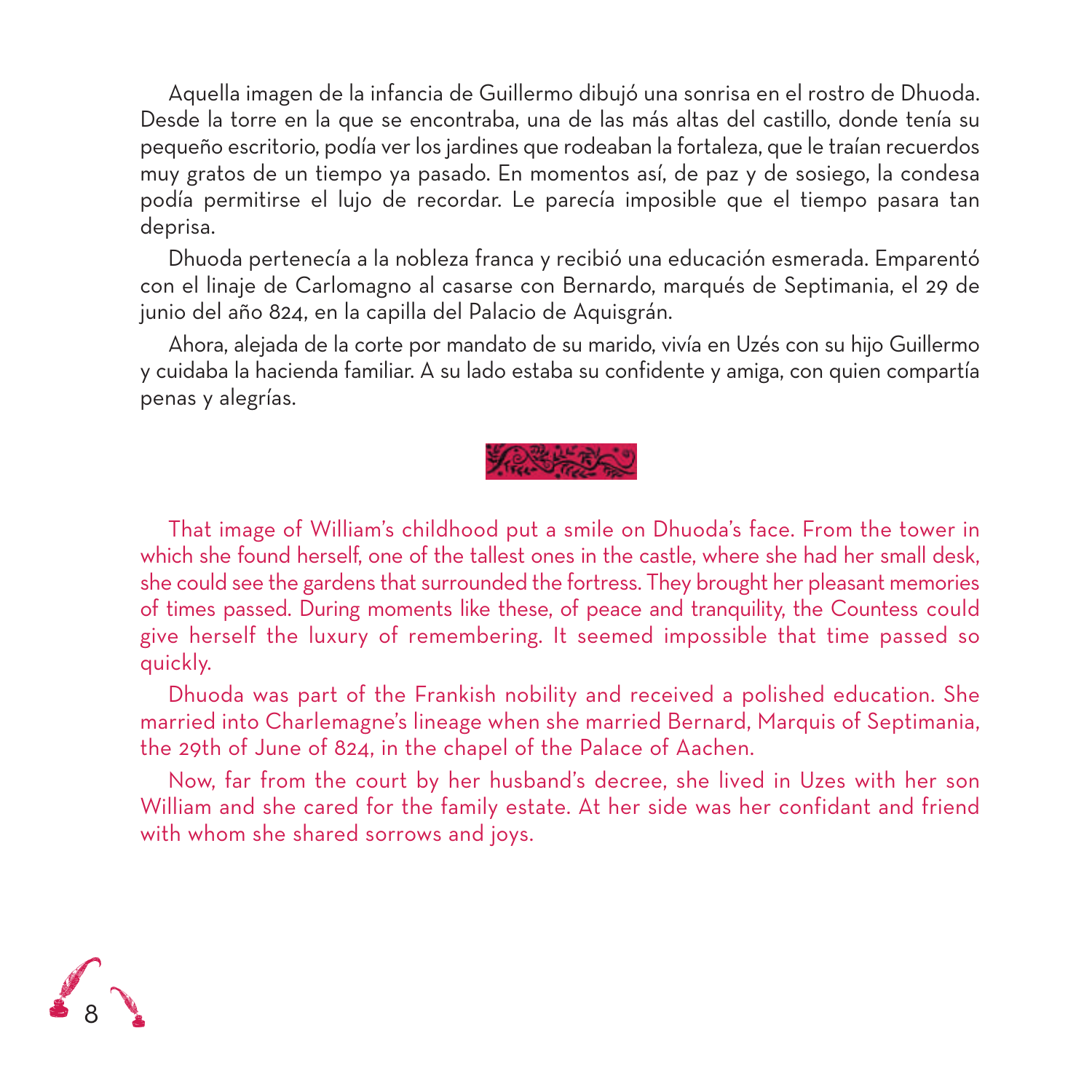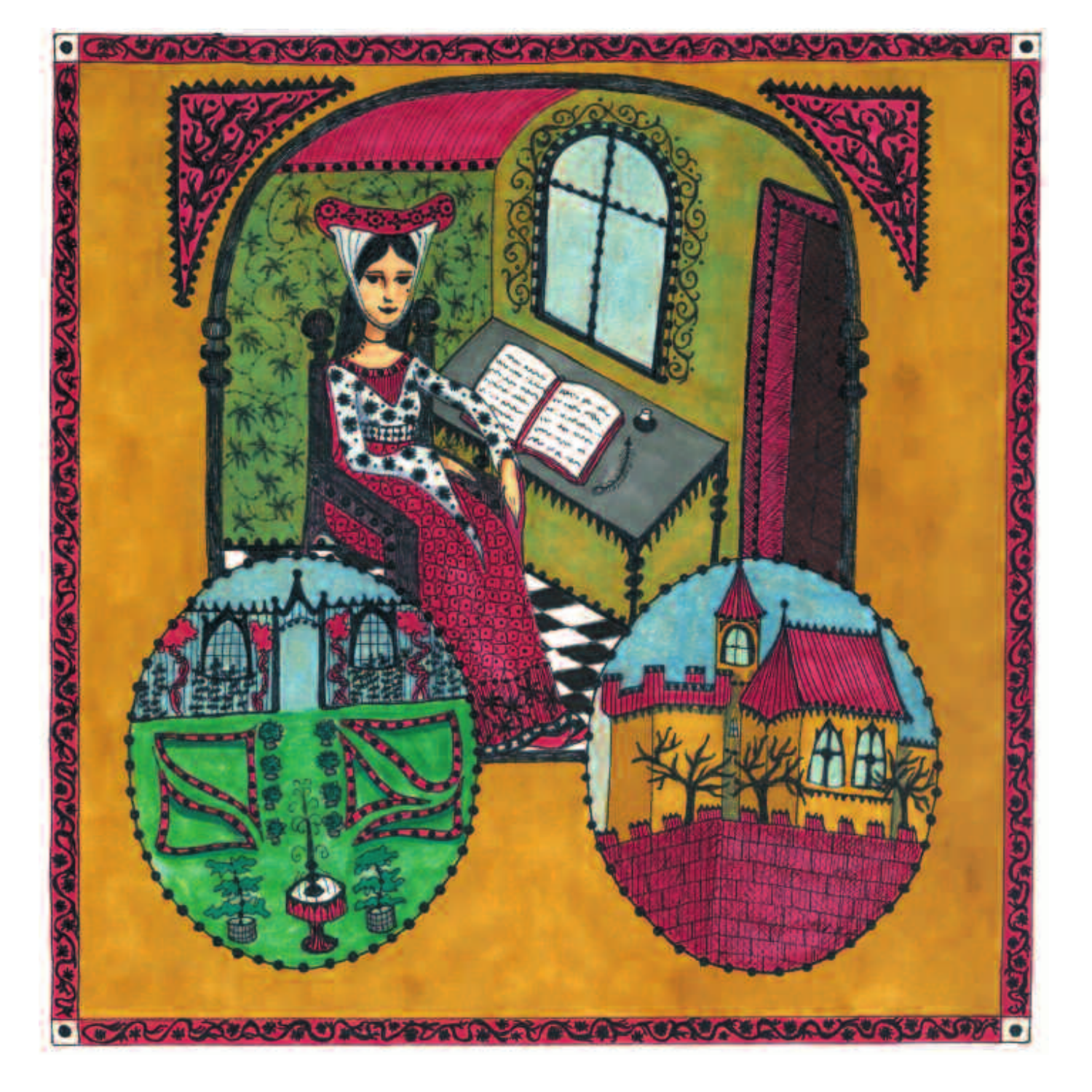iCómo le gustaría que su hijo pudiera escucharla y recibir ese mensaje amoroso!

Ya que la separación era insalvable, Dhuoda pensó otra manera de estar cerca de su hijo: escribiendo todos aquellos pensamientos. Tenía la suerte de poder contar con el apoyo de su mejor amiga, que la ayudó a superar el dolor animándola a que escribiera los consejos que podían contribuir en la distancia a la educación de su hijo.

Y así, con unas y otras historias, recuerdos, consejos, enseñanzas y mucho amor materno, Dhuoda empezó a escribir el *Liber manualis* el 30 de noviembre de 841, el día siguiente del quince cumpleaños de Guillermo, y lo terminó el 2 de febrero de 843. Después se lo envió, invitándole a compartirlo con su hermano cuando alcanzara la edad de leer y de entender lo que ella había escrito.



How she wished that her son could hear her and receive this message of love! Since the separation was insurmountable, Dhuoda thought of another way to be close to her son: writing all those thoughts down. She was lucky in that she could count on her best friend's support, who helped her overcome the pain encouraging her to write the advice that could contribute to the education of her son from a distance.

And this is how, with stories, memories, advice, teachings and much maternal love, Dhuoda started to write *Liber manualis* on the 30th of November of 841, the day after William's fifteenth birthday. She finished it the 2nd of February of 843. Later she sent it to William, inviting him to share it with his brother when he was old enough to read and understand what she had written.